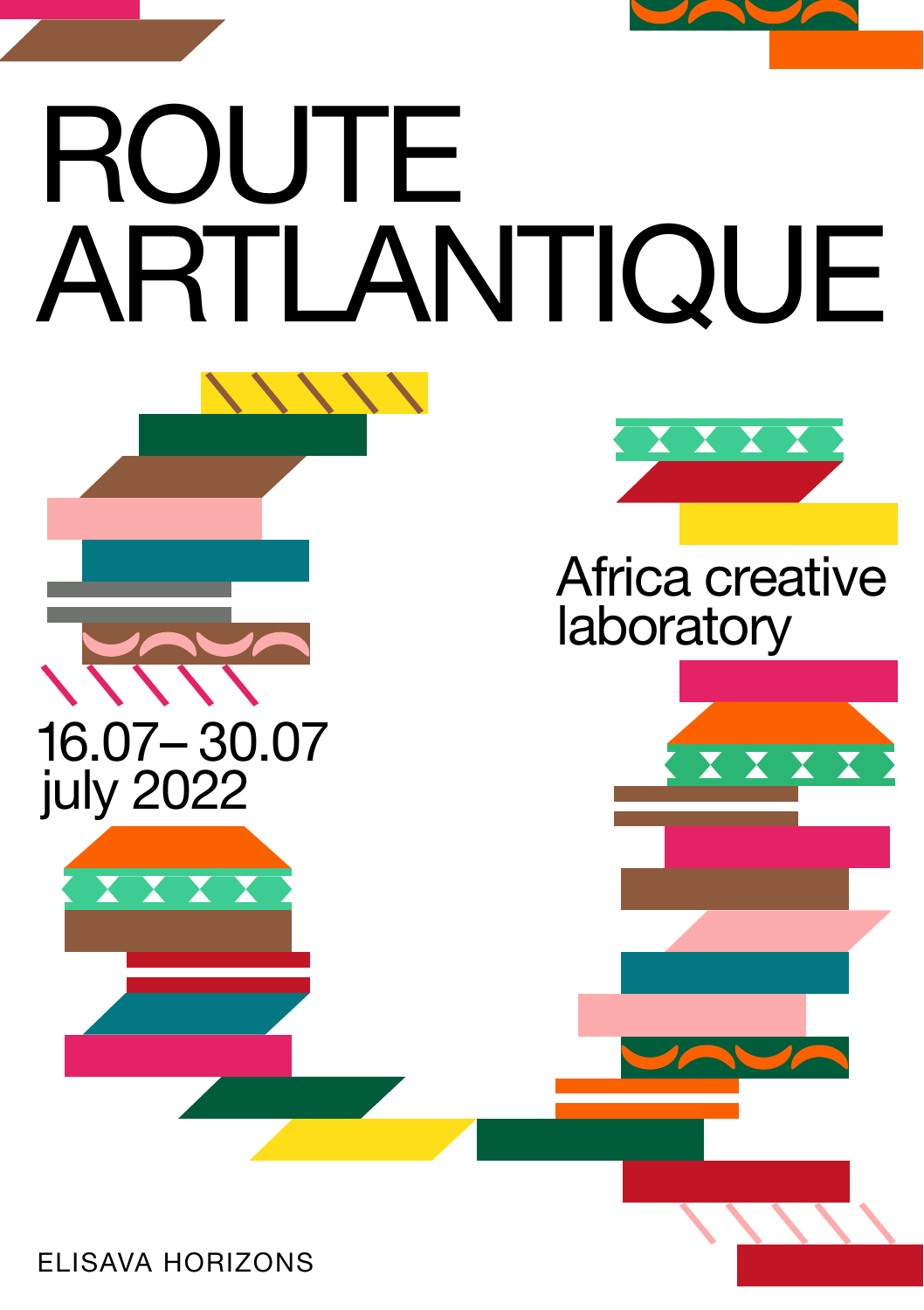# Route Artlantique—Senegal

#### AFRICA CREATIVE LABORATORY

#### LOCATION

Ediongou, Casamance, **Senegal** 

#### **WHFN**

From 16th to 30th of July 2022 (2 weeks)

#### HOW MUCH

 $\overline{\epsilon}$  1.750 (flights not included). 15% discount for Alumni, Elisava and LCC Students. The price includes insurance during the stay in Senegal.

#### MINIMUM NUMBER OF STUDENTS  $24$

PROGRAMME DIRECTION Ramon Llonch Saúl Baeza

#### LANGUAGE

Programme in English / Spanish / French

HOW CAN I BE PART OF ROUTE 2022? E route@elisava.net T +34 639 788 758

### WHAT?

The program, a two-week stage organized by Ramón Llonch, founder of the Route Artlantique, includes visits to workshops by local Senegalese designers and artists, using wood, textiles, batik or jewellery, among other materials. With the knowledge of the tools and processes linked to each designer and understanding of context and people, students will develop various projects.

Located between Gambia and Guinea-Bissau, Casamance is a culturally and geographically unique part of Senegal, with a proud heritage, an ethnical melting pot, a lush paradise of greenery, vibrant waterways guarded by bountiful mangroves, palm-trees and verdant forests.

We will be located in Edioungou, a small village near Oussouye; during the two weeks we will move around different areas, from east to west, meeting local artisans, sharing techniques and discovering the beauty, the mysteries and traditions of "casamançais" people.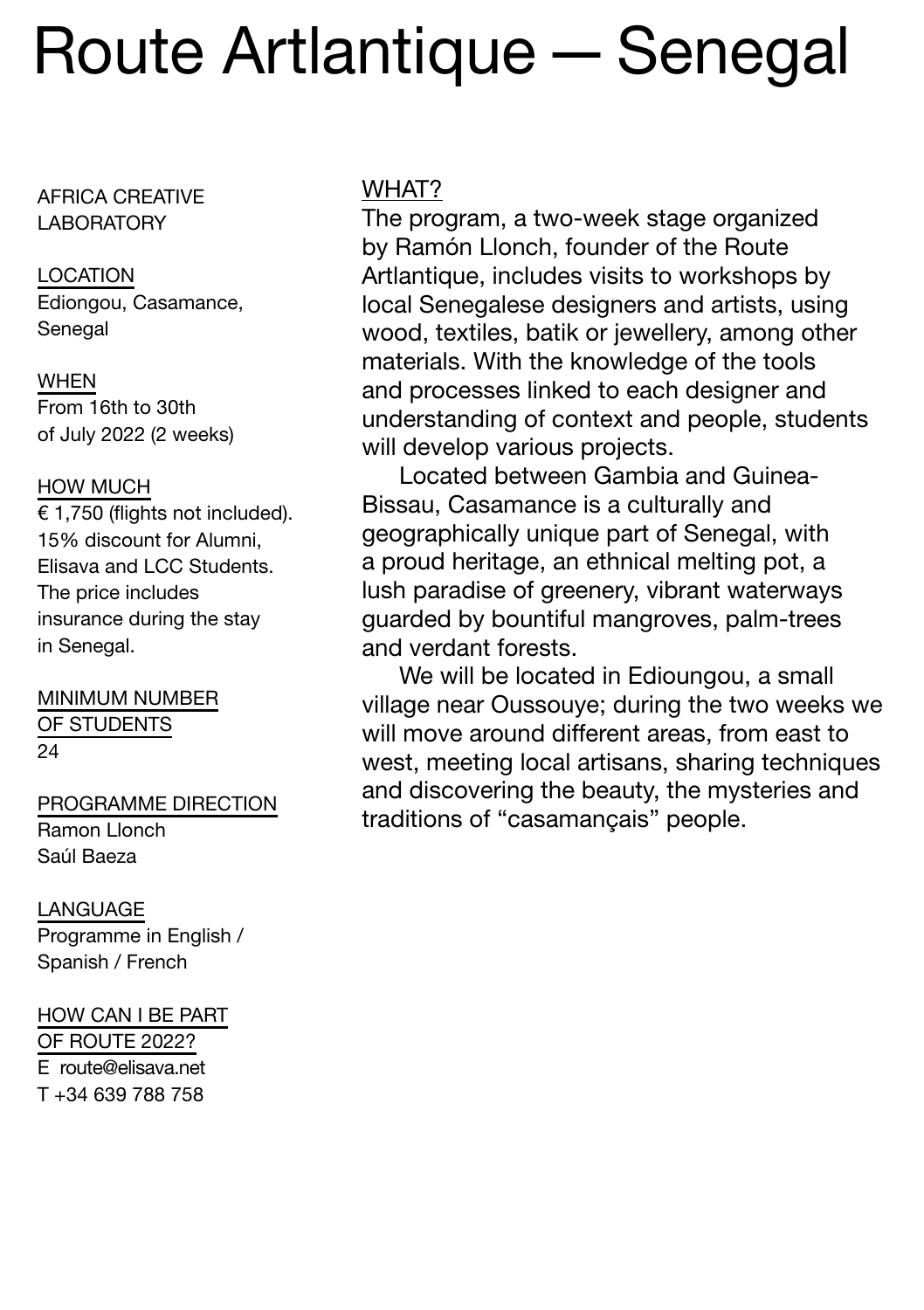



# WHO?

It is addressed to design students and other creative people who are motivated to work in different situations, with the ability to give and receive. Open-minded people who are receptive to new cultures and traditions, and who want to incorporate an authentic intercultural experience to their portfolio. People with the ability to collaborate within a group while enjoying a unique atmosphere.

## WHY?

We want to create a multicultural design community. We believe that designers hold the key to changing the world for the better in all that they create, build and envision for humanity. We believe that exchanging with designers from different cultures brings us closer together, and it teaches us about ourselves and the world around us, while allowing us to create a long-lasting and prosperous change for the planet and its people. Senegal's increasingly sophisticated design scene is the perfect place to host this unique learn-through-travel experience. The aim is to give visibility and echo the uniqueness of African talents, most of them still unknown to the rest of the world, and even in the continent itself. Route Artlantique will also be a way to attract other designers and to preserve local and traditional techniques alive.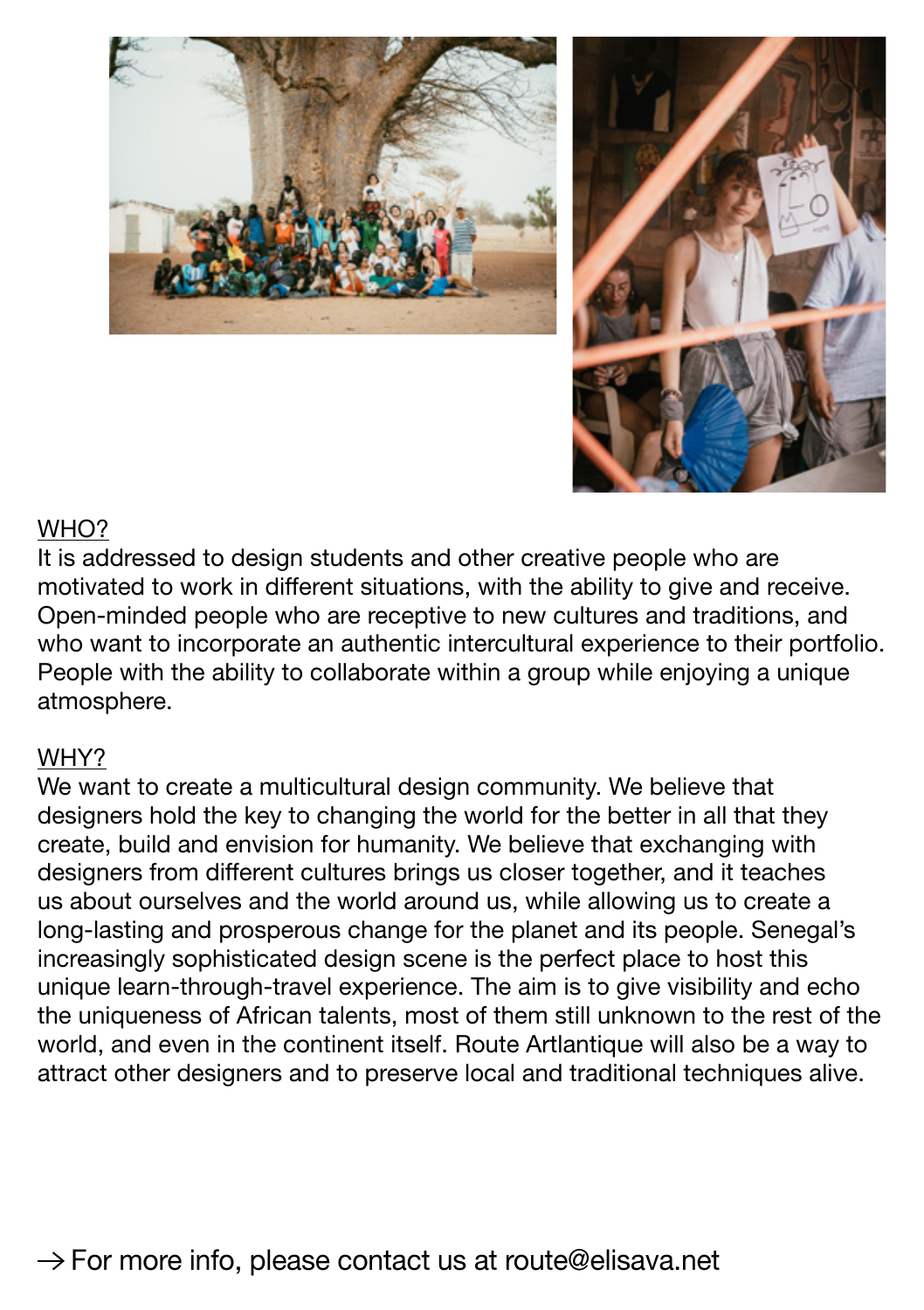# Location



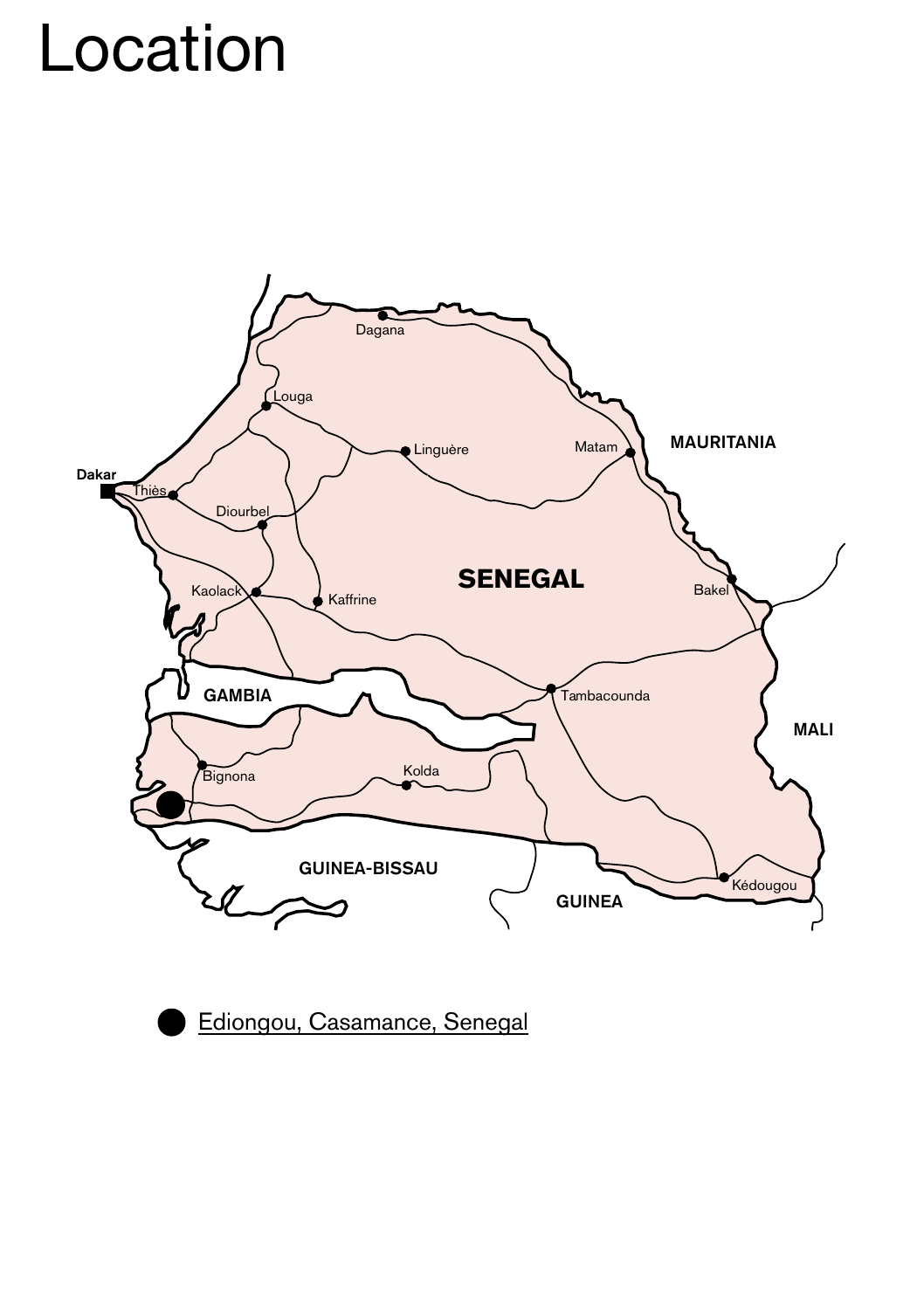# Itinerary July 2022

#### DAY 0 SATURDAY JULY 16

- + Arrival to Banjul Airport in Gambia and transport to hotel.
- + Overnight in Banjul.

#### DAY 1 SUNDAY JULY 17

- + Welcome to all the participants.
- + Banjul tour and visit some projects around the city.
- + Overnight in Banjul.

#### DAY 2 MONDAY JULY 18

- + Transport to the region of Casamance. Visit the project Foundawtion in Thionk Essyl.
- + Overnight in Edioungou (ROUTE Headquarters).

#### DAY 3 TUESDAY JULY 19

- + Full day workshops around the area.
- + Overnight in Edioungou (ROUTE Headquarters).

#### DAY 4 WEDNESDAY JULY 20

- + Morning: workshops around the area.
- + Afternoon: Djembereng beach.
- + Overnight in Edioungou (ROUTE Headquarters).

#### DAY 5 THURSDAY JULY 21

- + Workshops at Eloubaly island (Route to Eloubaly by pirogue).
- + Overnight in Edioungou (ROUTE Headquarters).

#### DAY 6 FRIDAY JULY 22

- + Full day workshops.
- + Overnight in Edioungou (ROUTE Headquarters).

#### DAY 7 SATURDAY JULY 23

- Visit a traditional Impluvium house in Enanpore.
- + Transport to Sedhiou region (around 3 hours by bus).
- + Cultural ceremony in Djiredji Village (Sedhiou region).
- + Overnight in Djiredji Village (Sedhiou region).

#### DAY 8 SUNDAY JULY 24

- + Full day workshops in Sedhiou.
- + Overnight in Banta Batoo (Sedhiou region).

#### DAY 9 MONDAY JULY 25

- + Half day workshops in Nguindir (Sedhiou).
- + Transport and overnight in Edioungou (ROUTE Headquarters).

#### DAY 10 TUESDAY JULY 26

- + Transport and workshops in Diaken Diola Village.
- + Transport and overnight in Edioungou (ROUTE Headquarters).

#### DAY 11 WEDNESDAY JULY 27

- + Full day workshops in Edioungou.
- + Overnight in Edioungou (ROUTE Headquarters).

#### DAY 12 THURSDAY JULY 28

- + Transport to Ziguinchor. Visit the city.
- + Overnight Ferry: Ziguinchor to Dakar (8 hours by boat).

#### DAY 13 FRIDAY JULY 29

- + Morning: Arrive to Dakar.
- + Transport to Thies. Workshop with Proplast Industrie (Plastic Recycling company).
- + Evening: Transport to Dakar.
- + Dinner and overnight in Hotel Cap Ouest.
- + Evening: transport to Dakar. Diner and overnight in Hotel Cap Ouest.

#### DAY 14 SATURDAY JULY 30

- + Morning: Visit to Goree Island Maison des Esclaves).
- + Afternoon: Transport to Airport.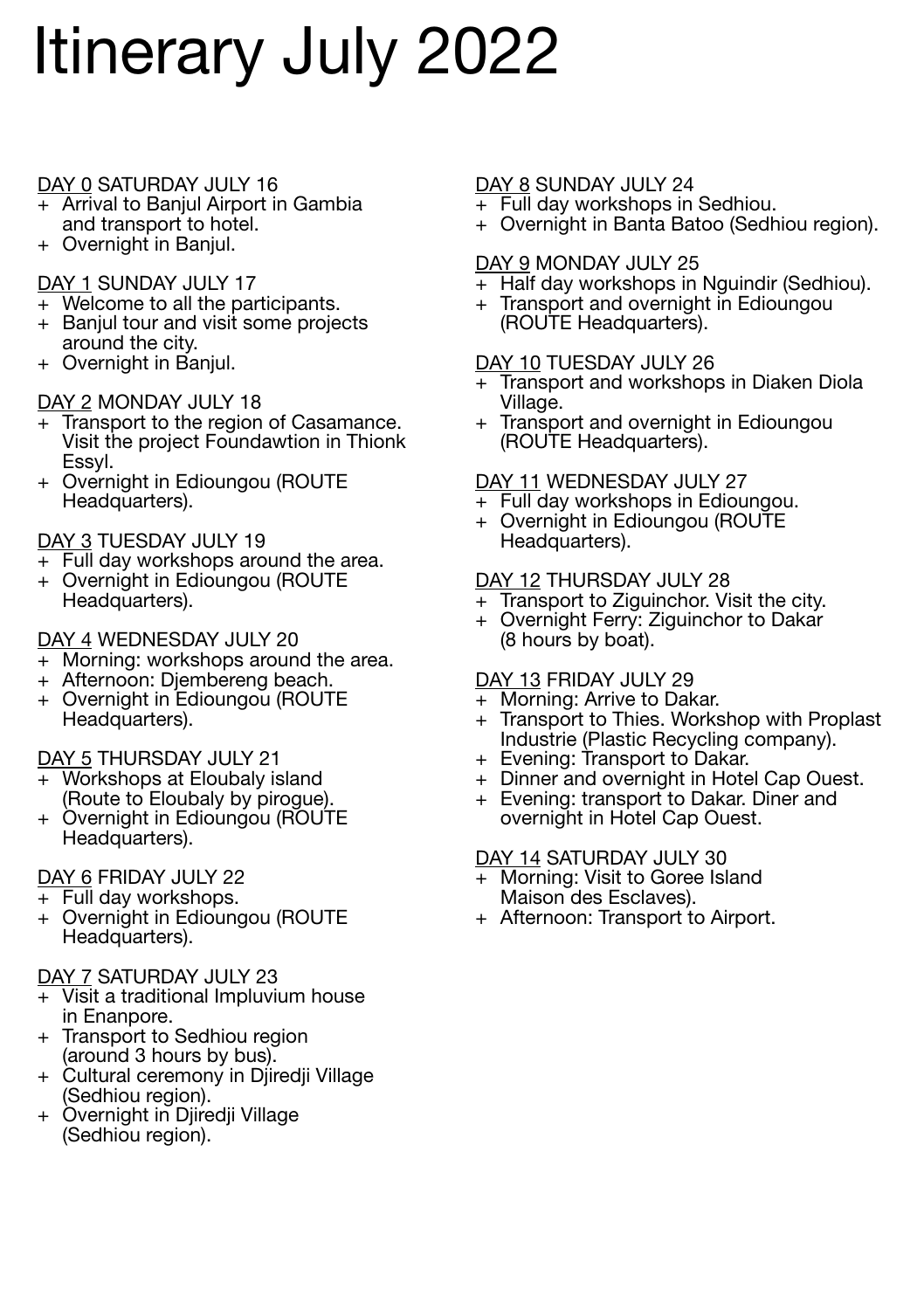# Practical information

## WHAT TO PACK

The most important aspect of Route Artlantique African Workshops for Creatives is its educational element, but making sure you also are aware being in a country you may not know very well can be a challenge. We recommend you to follow our simple advises, to exercise your common sense, stay away from dark streets, rely on taxis and avoid wearing expensive jewelry to make the most of your time abroad and you don't end up overwhelmed.

# VALID PASSPORT

To enter Senegal, a passport valid for at least three months from entry is required by all nationals of Australia, British, Canadian, Other EU and USA. You may be refused entry if not evidence of return or onward travel can be produced.

### VISAS

Visas for Senegal are not required by nationals mentioned aboved.

## HEALTH INSURANCE

The fee price includes insurance during the stay in Senegal, provided by Elisava.

## VACCINES AND MEDICINES

Although the risk for the average traveler in Senegal is low, we ask that you avoid risk and that each person ensures that they are up to date on routine vaccinations before this trip. To travel to Senegal, yellow fever and hepatitis vaccinations are required. For malaria, it is compulsory that each person carries their own dose of Malarone or substitutes.

## **CURRENCY**

The currency unit is West African Franc (CFA). Banks and change offices are found in all larger towns across the country.

## PACKING

Please keep all personal luggage within the relevant airline's restriction i.e. 20 kg or less. If travellers can, we recommend they bring along a backpack (preferably with builtin frame) and a day bag. Large suitcases are not recommended, as they can be dificult to store on the vehicles.

### WEATHER

The weather is likely to be warm during the day but could be cooler or even rainy in the south of the country.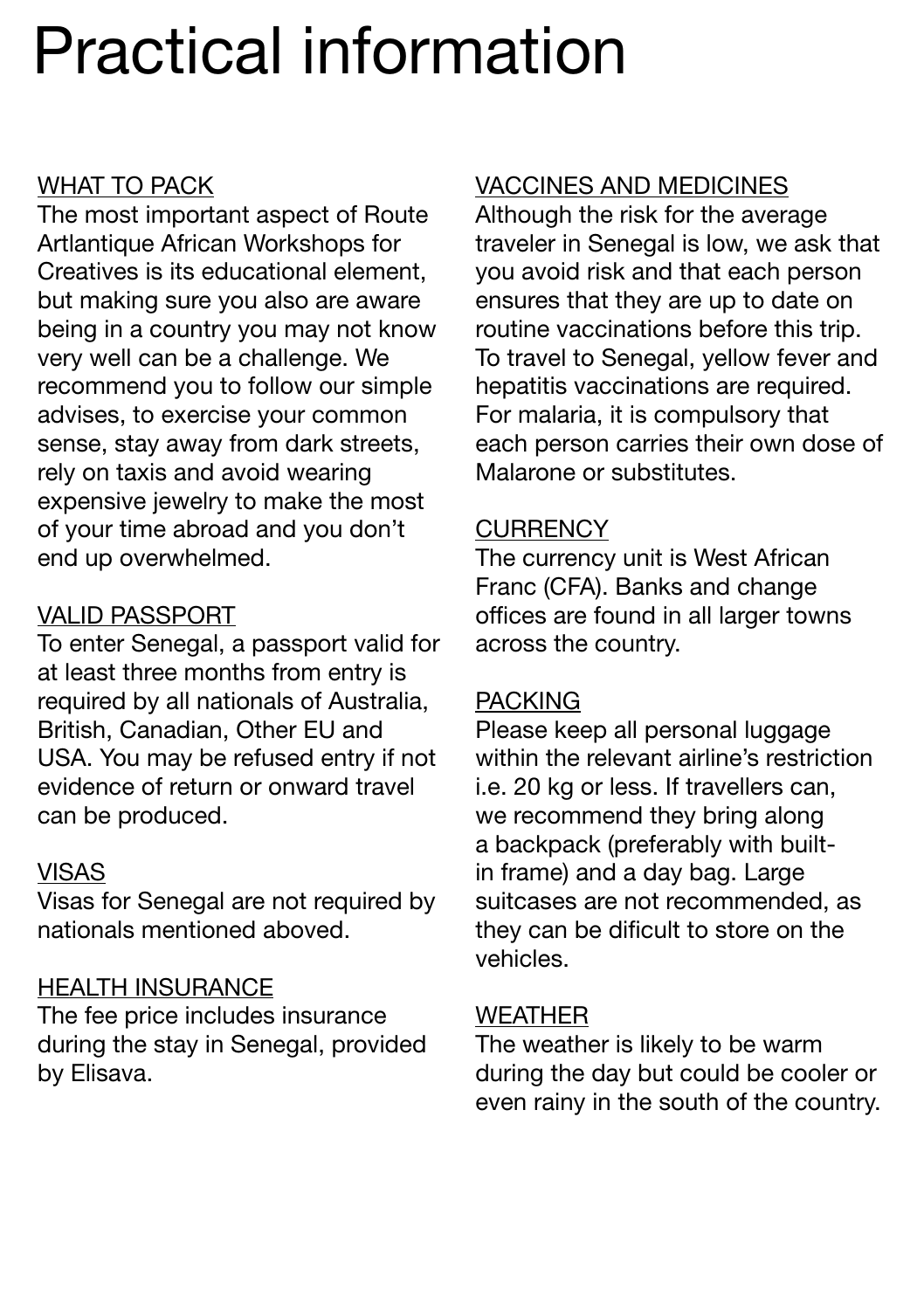# Practical information

# CHECK LIST

- + Photocopies of passport, visa & health insurance information.
- + Small daypack/backpack.
- + Prescription medications packed in carry-on bag, in original bottles (includes inhalers, etc.)
- + Antibacterial hand gel.
- + Over-the-counter medications for allergies, headaches, small scrapes, etc.
- + Insect repellent & anti-itch products for mosquito bites.
- + Reusable water bottle to refil each day.
- + Towel.
- + Waterproof sunscreen SPF 30+.
- + Small ashlight or headlamp with spare batteries.
- + Toiletries (soap, shampoo, conditioner, toothpaste/brush, etc.).

# OPTIONAL ITEMS

- + Camera with extra memory card, battery and charger (converter may be necessary).
- + Bags for toiletries and wet clothes.
- + Binoculars.

# CLOTHING

- + Athletic shoes that you don't mind getting dirty.
- + Comfortable walking shoes or sneakers for site seeing.
- + Sandals or flip-flops (secure sandals with straps are best).
- + Swimsuit.
- + Sleeping clothes.
- + Lightweight raincoat.
- + Sunhat or sunglasses/contacts (bring an extra pair if prescriptive).

# DO NOT BRING

- + Flashy or expensive jewellery.
- + Electronic devices that could be damaged on this trip.